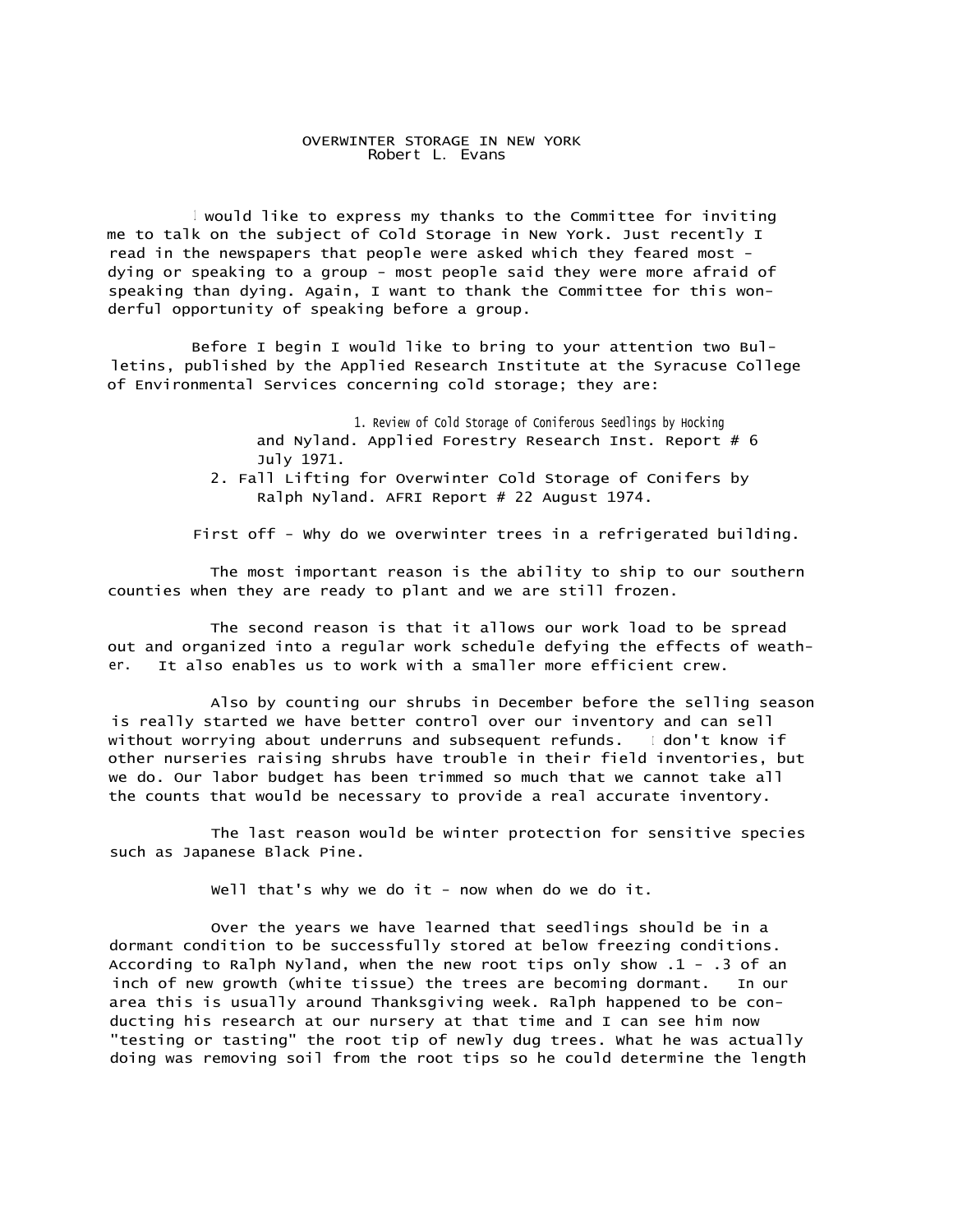of the white tip. I personally find sand in my teeth to be objectionable so I stick to soil temperatures and wait until soil temperatures are below 50° before we start.

Actually the longer you can wait and still be sure of digging the trees the better off you are. The colder the seedlings are, the faster the entire crate cools down and the less chance of any interior heating. Mechanical harvesting makes it possible to dig much later than the conventional pulling method and I would have to say that mechanical harvesting is responsible for a good deal of the success we have had with our cold storage system.

All species we raise can be stored successfully, but we have experienced some problems with Black Walnut, Larch and White Pine (if pulled in warm weather).

The seedlings are lifted by a Grayco Harvester, packed directly into 4 X 4 wood pallet crates that are lined with a poly-coated paper, covered with a 4 mil clear polyethylene that is tucked in on all sides and finally covered with a polypropolene tarp to hold it all in. No additional water is added and the tarps do a good job of preventing desiccation.

The crates are then placed into our cold storage and held at a temperature of from 28° - 30°F until processing time.

One bit of caution. If you are harvesting and it happens to be one of those beautiful fall days when the temperature is near 80°F you can have problems if your seedlings have fine needles and are packed too tightly. Heating can develop even after crates are put into the storage due to the time it takes for the cold to penetrate the interior of the crate. It probably is a good idea not to harvest on unseasonally hot days.

The storage temperature is maintained at 28° - 30°F. Our units have a manual defrost so we try to eliminate as much free moisture as possible to cut down on defrosting time. Once the building is stabilized, defrosting can be on a weekly basis in the winter, but has to be on a daily basis from April through the end of May.

The power cost for operating the unit and storing 11/2 million seedlings average out to be about 80 cents per thousand.

In December we count, grade and unitize the shrubs, then return them to storage for bagging in the spring (late March or early April).

Our shipping schedules are made out in the winter and all truckers and interested parties are given their shipping dates approximately two months in advance. This makes for an organized, hectic free shipping season that would not be possible without the use of the cold storage.

I've been personally involved in Nurseries for 25 years and